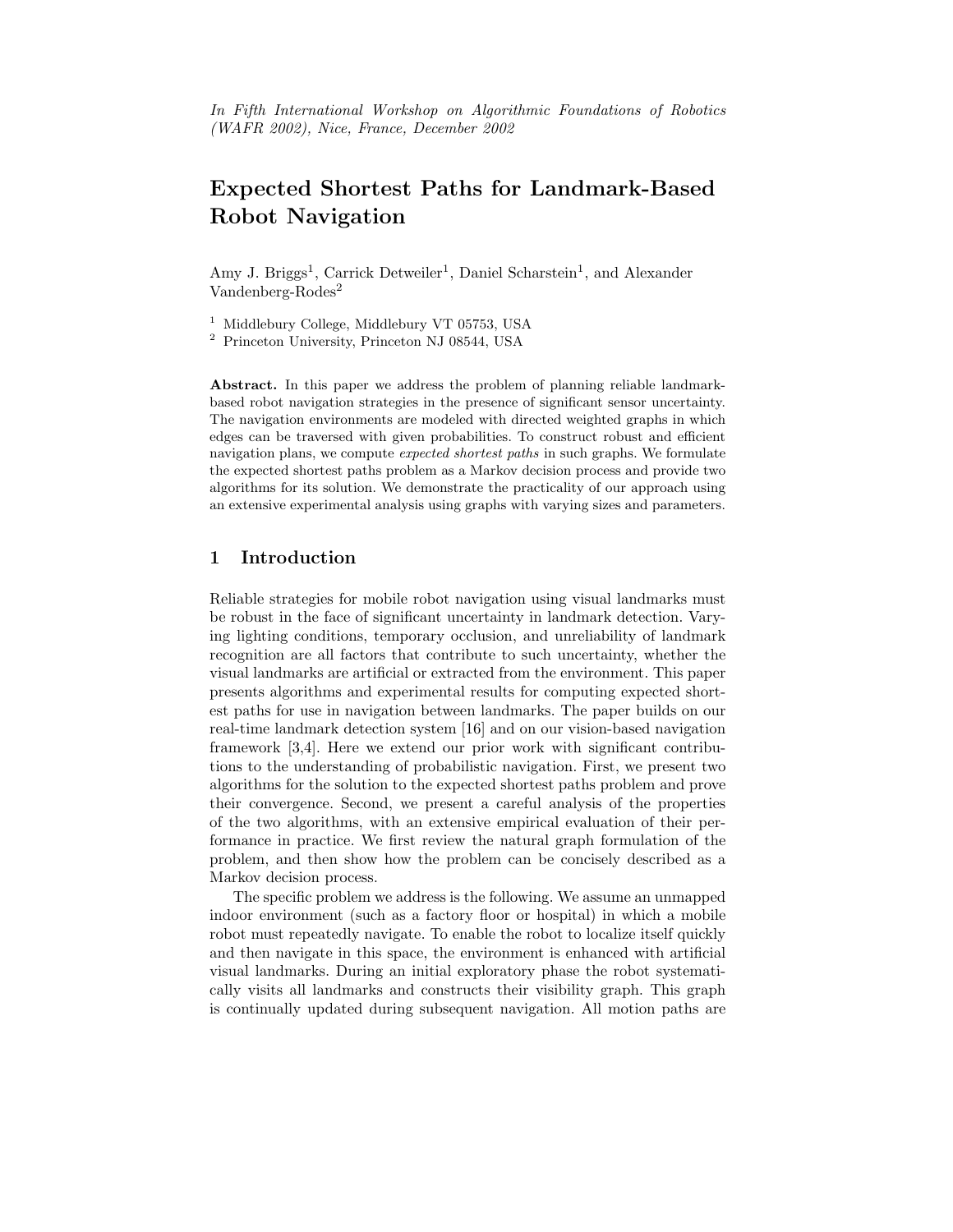planned from landmark to landmark, moving along the visibility edges of the graph. Because landmark detection is unreliable, each edge is annotated not only with its length, but also with an estimate of the *probability* that the target landmark can be detected. These estimates are based on the history of all observations made by the robot, and are updated as the robot navigates the environment. Given such a graph, planning an optimal path to a goal landmark involves computing the *expected shortest path* (ESP), i.e., the path with expected shortest length. Using probabilistic techniques, our navigation system constructs reliable and efficient motion paths while compensating for occlusion, unreliability of landmark detection, and variations in visibility due to changes in the environment over time.

The ESP algorithms can be applied to important problems in other domains as well. For example, probabilistic graphs can be used to model communication networks in which individual links can fail. The ESP algorithms could then be used for optimal package routing given continually changing models of link reliability. Another application is that of traffic planning in a road network where some roads may be closed due to poor weather, accidents, congestion, road construction, or other temporary interruptions (e.g., draw bridges or railway crossings). The ESP formulation can also be applied to other robot path planning problems, for example to configuration-space planning in uncertain or changing environments.

After reviewing related work in Section 2, we define the expected shortest path problem and give two algorithms for its solution in Section 3. We then present the Markov decision process formulation of the problem and analyze the properties of our algorithms in Section 4. We report on our experimental results evaluating the performance of the algorithms on large sets of graphs in Section 5. We conclude with ideas for future work in Section 6.

### **2 Related work**

Techniques for mobile robot navigation based on landmarks include those planned within a geometric environment map enhanced with perceptual landmarks [7,10], and those based on a topological description of landmark locations without a global map [12,17,23]. Many research groups have used artificial landmarks that can be easily and unobtrusively added to the environment for localization and navigation tasks [1,8,20].

Several different approaches to probabilistic path planning have been developed. Kavraki and Latombe [6] propose a randomized method for configuration space preprocessing that generates a network of collision-free configurations in a known environment. Overmars and Svestka  $[11]$  describe a similar probabilistic learning approach that extends to a number of motion planning problems. Several researchers have used partially observable MDPs for robot localization and navigation [18,19,21,23]. These approaches model the robot's state with a probability distribution, as opposed to our method,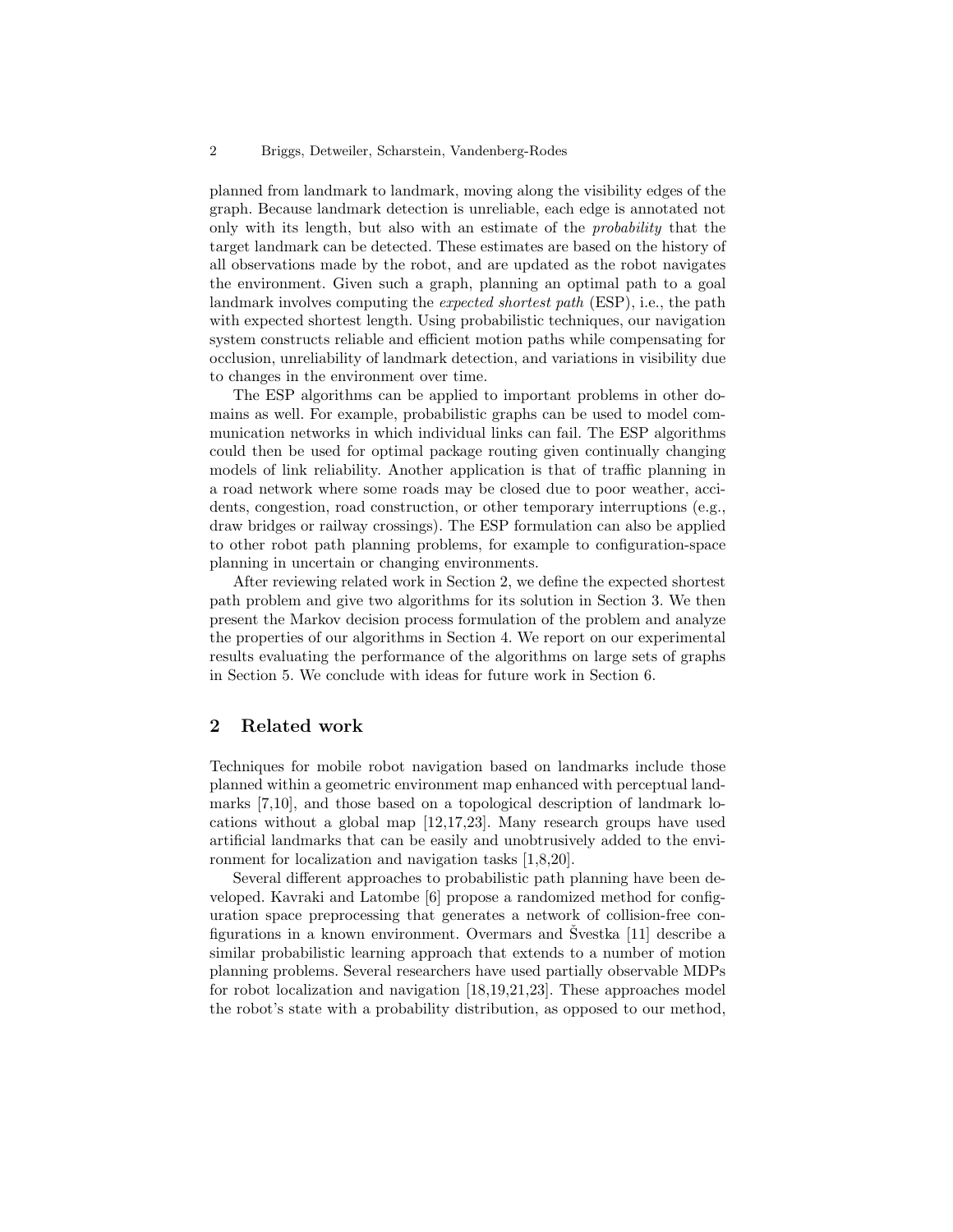which assumes a known state. However, POMDPs are computationally intractable and require approximate solutions such as a discretization of the state space [19] or "coastal navigation" [21].

Probabilistic graphs in which each edge is passable with a given probability have also been considered [9,13,14,22]. Most existing work, however, assumes a static graph, i.e., that unpassable edges do not become passable and vice versa. A typical problem in this scenario is to compute the probability that the graph is connected [14,22]. Mani et al. [9] study the problem of finding shortest paths in such static graphs, and focus on series-parallel graphs. Besides length and probability, they also associate a detection cost with each edge. Finally, Blei and Kaelbling [2] describe Markov decision processes for finding shortest paths in stochastic graphs with partially unknown topologies. Their work differs from ours in that they assume that an edge is either passable or not, but that the state of each edge is only known with a certain probability.

## **3 The expected shortest paths problem**

We assume an environment augmented with N visual landmarks  $a, b, c, \ldots$ that can be detected by the robot, albeit unreliably. We assume an edge from landmark a to landmark b has associated probability  $p_{ab} \in [0, 1]$  and length  $l_{ab} > 0$ . The probability  $p_{ab}$  represents the likelihood that landmark b can be detected from landmark a; the length  $l_{ab}$  represents a measure of cost to traverse the edge (e.g., time of travel). We assume that the robot can only travel to landmarks that are currently visible. Thus, the probabilities  $p_{ab}$ more generally represent the likelihoods that edges are passable.

The robot, at any given landmark (or node)  $n$ , must choose among the currently visible landmarks (i.e., passable edges) where to travel to next. It also has the option of staying at the current node, and waiting for new landmarks to become visible. If no edge is currently passable, this is the only option. We represent the possibility of staying with a self-edge at each node n. Since staying is always an option, the associated probability is  $p_{nn} = 1$ . To prevent the robot from staying at a landmark indefinitely, we associate with the self-edge a non-zero cost  $l_{nn} > 0$ , for example, the time it takes to acquire a new image and to search it for landmarks.

A navigation task in such a *probabilistic graph* consists of a designated goal node q that the robot wants to reach from its current node  $s$ . In a nonprobabilistic graph, the optimal path could be computed easily, for example using Dijkstra's shortest-path algorithm. In our case, however, we have to change the notion of a shortest path to that of a *path with shortest expected length*, or *expected shortest path* (ESP).

In previous work we have described a system in which a robot explores and navigates an unknown environment augmented with artificial visual landmarks, and constructs and updates a probabilistic graph in the process [3].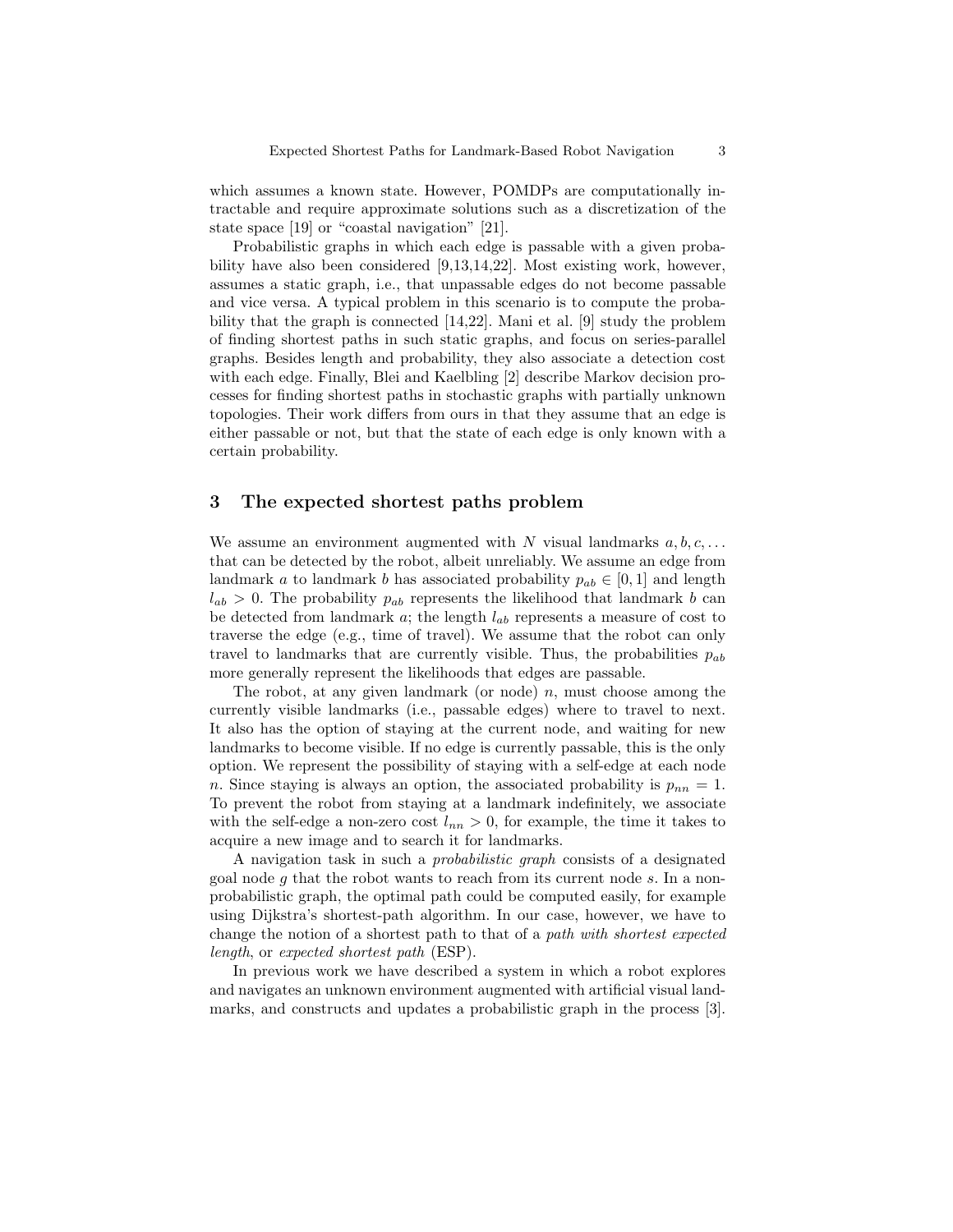

**Fig. 1.** A node *n* with self-edge and two outgoing edges to nodes *a* and *b*. All edges have lengths  $l_{ij}$  and probabilities of being passable  $p_{ij}$ . We wish to compute the expected lengths  $E_{ig}$  of the shortest paths from each node *i* to goal *g*. The four possible visibility scenarios at node *n* are reflected in Equation 2

Edge probabilities are estimated based on the history of observations made at each landmark.

Here we focus on the ESP problem and on the theoretical and practical properties of two algorithms for its solution. As mentioned earlier, the ESP problem and algorithms have applications beyond that of visual robot navigation and are important in their own right. We thus assume that a probabilistic graph as described above is given as input.

### **3.1 The ESP equations**

Given a goal node  $g$ , the ESP problem is to compute for each node  $n$  the expected length  $E_{ng}$  of the shortest path from n to g. Clearly,

$$
E_{gg} = 0.\tag{1}
$$

We now derive equations that recursively relate the  $N-1$  unknowns  $E_{na}$ ,  $n \neq g$ .

Consider first a node *n* with two outgoing edges  $n \to a$  and  $n \to b$ (see Figure 1). The robot, upon arriving at  $n$ , will be faced with one of four *visibility scenarios*, depending on which of a and b can be detected. Suppose for example that  $a$  is visible but  $b$  is not. This scenario occurs with probability  $p_{na} \overline{p_{nb}}$ , where  $\overline{p}$  denotes  $(1 - p)$ . Given this situation, the robot has two options: to go to a, or to stay at n. (The latter may be desirable if b is usually visible and yields a much shorter path.) The expected total length of the path through node a is  $l_{na} + E_{ag}$ , while the expected total length of staying at node *n* is  $l_{nn} + E_{ng}$ . For notational convenience, let

$$
L_{ng}^i = l_{ni} + E_{ig}
$$

denote the total expected length of the path from  $n$  to  $g$  through  $i$ . The length of the shortest expected path (with b not visible) is then  $\min(L_{ng}^a, L_{ng}^n)$ , i.e., the smaller of the two candidate lengths. We can now write the complete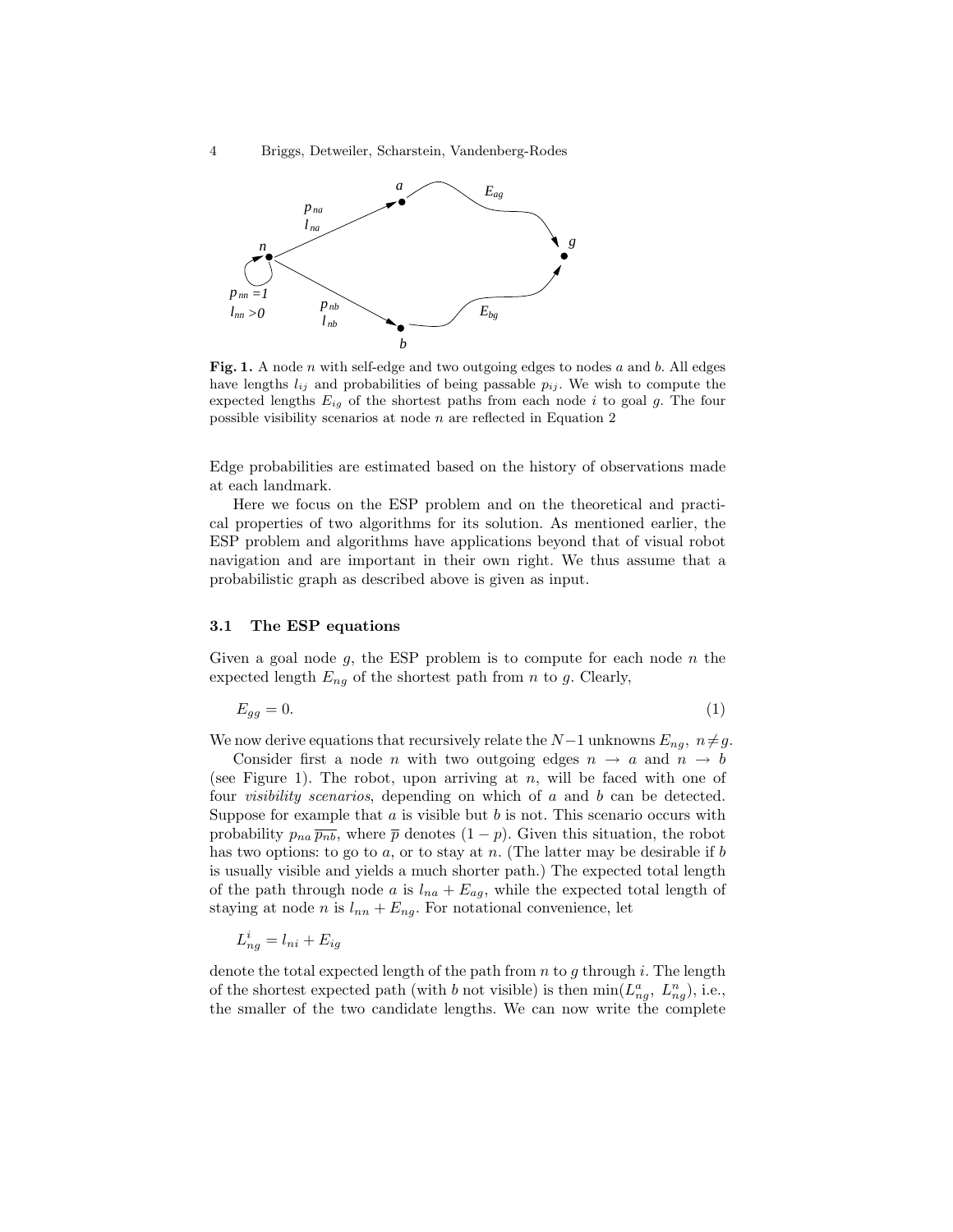equation for  $E_{ng}$  by weighting the shortest candidate path with its corresponding probability in each of the four visibility scenarios:

$$
E_{ng} = \overline{p_{na}} \overline{p_{nb}} L_{ng}^n
$$
  
+  $p_{na} \overline{p_{nb}} \min(L_{ng}^a, L_{ng}^n)$   
+  $\overline{p_{na}} p_{nb} \min(L_{ng}^b, L_{ng}^n)$   
+  $p_{na} p_{nb} \min(L_{ng}^a, L_{ng}^b, L_{ng}^n).$  (2)

It is easy to see how this equation generalizes to nodes with more than two outgoing edges. In particular, a node with k outgoing edges  $n \to a$ ,  $n \to a$  $b, \ldots, n \rightarrow z$  yields an equation with  $2^k$  terms:

$$
E_{ng} = \overline{p_{na}} \overline{p_{nb}} \dots \overline{p_{nz}} L_{ng}^n
$$
  
+  $p_{na} \overline{p_{nb}} \dots \overline{p_{nz}} \min(L_{ng}^a, L_{ng}^n)$   
+  $\overline{p_{na}} p_{nb} \dots \overline{p_{nz}} \min(L_{ng}^b, L_{ng}^n)$   
+  $p_{na} p_{nb} \dots \overline{p_{nz}} \min(L_{ng}^a, L_{ng}^b, L_{ng}^n)$   
+ ...  
+  $p_{na} p_{nb} \dots p_{nz} \min(L_{ng}^a, L_{ng}^b, \dots, L_{ng}^z, L_{ng}^n).$  (3)

We thus have a system of  $N-1$  equations that recursively relate the  $N-1$  unknowns  $E_{n,q}, n \neq g$ . Because of the minimum expressions the system cannot be solved directly. Note, however, that Equation 3 could be written as a linear equation with only k terms if the *ordering* among the candidate lengths  $L_{ng}^i$  were known. This observation plays an important role in our algorithms, so we will elaborate a bit:

Going back to the simpler Equation 2, consider the possible orderings among  $L_{ng}^a$ ,  $L_{ng}^b$ , and  $L_{ng}^n$ . While one can deduce that  $L_{ng}^n$  cannot be the smallest of the three, each of the remaining four orderings is possible:

$$
L_{ng}^a \le L_{ng}^b \le L_{ng}^n, \qquad L_{ng}^a \le L_{ng}^n \le L_{ng}^b,
$$
  
\n
$$
L_{ng}^b \le L_{ng}^a \le L_{ng}^n, \qquad L_{ng}^b \le L_{ng}^n \le L_{ng}^a.
$$
  
\n(4)

Assume for example that the first of these orderings holds:  $L_{ng}^a \leq L_{ng}^b \leq L_{ng}^n$ . Such an ordering translates literally into a navigation strategy for a robot at landmark  $n:$  go to landmark  $a$  if possible (visible); if not, try to go to  $b$  if possible; else remain at  $n$ . Given this ordering, Equation 2 simplifies to

$$
E_{ng} = p_{na} L_{ng}^a + \overline{p_{na}} p_{nb} L_{ng}^b + \overline{p_{na}} \overline{p_{nb}} L_{ng}^n.
$$
 (5)

A final observation: if  $L_{ng}^n$  is not last in the ordering, the subsequent terms in the equation drop out since  $p_{nn} = 1$  (the self-edge can always be taken) and thus  $\overline{p_{nn}} = 0$ . For example, given the ordering  $L_{ng}^b \le L_{ng}^n \le L_{ng}^a$ , Equation 2 simplifies to:

$$
E_{ng} = p_{nb} L_{ng}^b + \overline{p_{nb}} L_{ng}^n.
$$
\n
$$
(6)
$$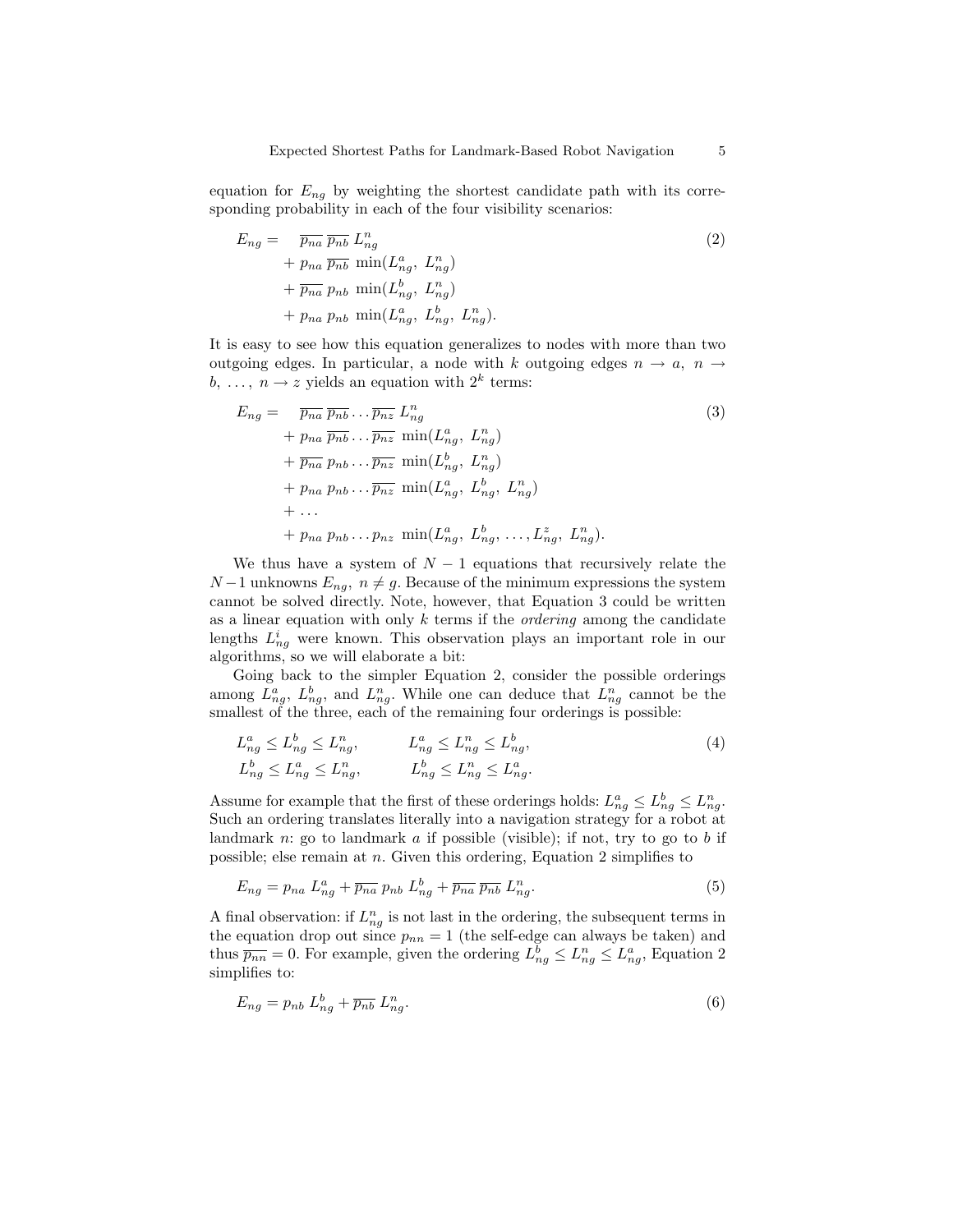### **3.2 Algorithms for the ESP problem**

To solve the ESP problem, we have developed variants of two algorithms commonly used to solve Markov decision processes (MDPs) (see Section 4 below). Borrowing the names from the MDP literature, these are *value iteration* (VI) and *policy iteration* (PI). Here we describe our algorithms in terms of the above notation. We then analyze some of their properties in the context of an MDP formulation in the next section.

**Value iteration** Recall that our goal is to solve the system of  $N - 1$  equations, each of the form of Equation 3. Collecting the  $N-1$  unknowns  $E_{na}$ ,  $n \neq g$ , into a vector v we can write the entire system of equations concisely:

$$
v = F(v). \tag{7}
$$

Thus, the desired solution v of this system of equations is a *fixed point* of function  $F$ . The value iteration algorithm finds this fixed point by treating Equation 7 as an iterative process

$$
v^{(n+1)} = F(v^{(n)}).
$$
\n(8)

In [3] we have shown that this process converges to a unique fixed point  $v^*$ given an initial value  $v^{(0)} = 0$ , if there exists a path with non-zero probabilities from each node to the goal. Convergence is geometric once the current value is in the vicinity of the fixed point.

For an efficient implementation, we use the observation about orderings made in the previous section. That is, to evaluate Equation 3 for a node  $n$ with out-degree k, we first sort the candidate lengths  $L_{ng}^i$  in  $O(k \log k)$  time, and then evaluate the resulting linear equation in  $O(k)$  time. The total time for one iteration of Equation 8 is thus almost linear in the total number of edges in the graph E.

**Policy iteration** The idea of the second algorithm is to hypothesize edge orderings (as in Equation 4) at all nodes, and to *solve* the resulting linear system of Equation 7. The process is then repeated, using the previous solution to determine the new edge orderings. The iteration terminates when the solution to the current system of equations yields the same orderings as the previous solution. The name of the algorithm, policy iteration, reflects that instead of iterating over the *values* of the expected lengths, we iterate over the *ordering* of the expected lengths of the outgoing paths at each node. Recall that these orderings represent strategies (or policies) for the robot when faced with different visibility scenarios at a node.

Note that while each iteration of the VI algorithm requires evaluating  $N-1$  linear equations (which together with the sorting step takes  $O(N^2 \log N)$ ) time for dense graphs), each iteration of the PI algorithm requires *solving* this linear system, requiring a total time of  $O(N^3)$  for dense graphs. As we show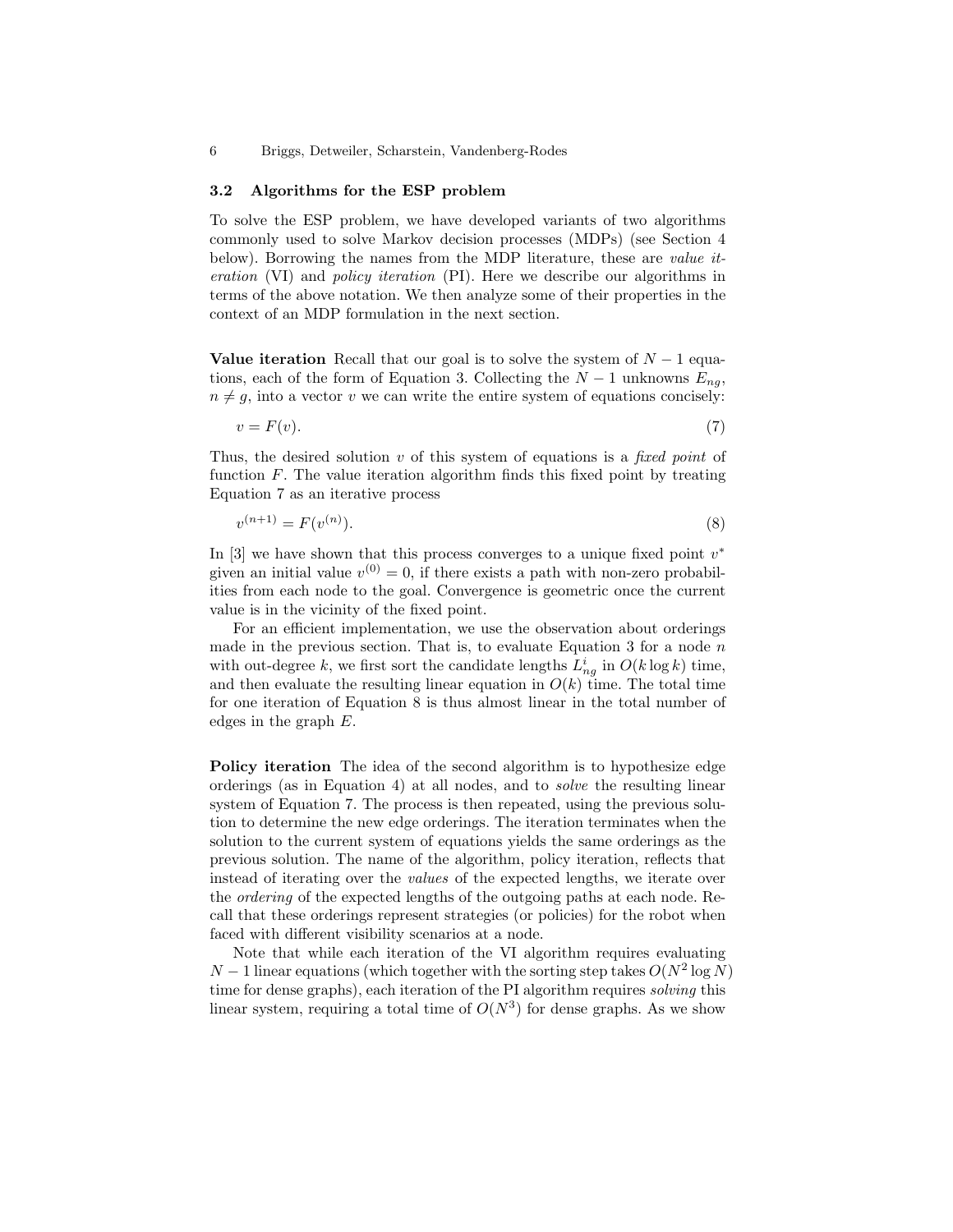in Section 5, however, the PI algorithm is competitive since it converges in very few iterations.

Analyzing the convergence properties of the policy iteration algorithm is easiest in the context of a Markov decision process (MDP) formulation, which we present next.

# **4 MDP formulation**

The ESP problem can be formulated nicely as a Markov decision process (MDP). In brief, a MDP consists of a set of states  $S$ , and a set of allowable actions  $A_s$  for each state  $s \in S$ . Each action  $\alpha \in A_s$  taken in state s yields a reward  $r(s, \alpha)$ , and results in a new (random) state s' according to a transition probability distribution  $p(\cdot|s,\alpha)$ . The objective is to devise a *policy* with a stationary *decision rule*  $\delta : S \to A_s$  that selects a certain (fixed) action in each state so as to optimize a function of the total reward. This brief discussion ignores many common variations of MDPs, including time-dependent or discounted rewards, and non-stationary policies. For a comprehensive introduction to Markov decision processes, see the book by Puterman [15].

The ESP problem specifically translates into a non-discounted negative expected total-reward MDP. This means that each reward is interpreted as cost or penalty, and that the objective is to minimize the total expected cost. Upon reaching the goal  $q$ , no further cost is incurred.

In our case, the set of states  $S$  is the collection of landmarks. The concept of an allowable action at a landmark is slightly more complicated: it is not simply a destination landmark the robot should go to (which may not always be visible), but rather a *strategy* telling the robot what to do in any visibility scenario. Of course, such strategies correspond to the familiar edge orderings from Equation 4. Thus, the set of allowable actions  $A_s$  at landmark s is the set of all orderings among the outgoing edges of s.

For example, suppose the robot is at a node s with three outgoing edges  $s \to a$ ,  $s \to b$ ,  $s \to c$ . Then an example of  $\alpha \in A_s$  would be: go to landmark  $c$  if possible; otherwise, go to landmark  $\alpha$  if possible; otherwise, remain at  $s$ (take the self-edge) and try again. We notate this as  $\alpha = s : c, a, s$ . A robot following this action (strategy) will end up at  $c, a,$  or  $s$ , depending on the visibility scenario. The transition probabilities are thus

$$
p(c|s,\alpha) = p_{sc}
$$
  
\n
$$
p(a|s,\alpha) = \overline{p_{sc}} p_{sa}
$$
  
\n
$$
p(s|s,\alpha) = \overline{p_{sc}} \overline{p_{sa}}.
$$
\n(9)

The expected cost for  $\alpha$  is simply the expected length for this action

$$
r(s,\alpha) = p_{sc} l_{sc} + \overline{p_{sc}} p_{sa} l_{sa} + \overline{p_{sc}} \overline{p_{sa}} l_{ss}.
$$
\n(10)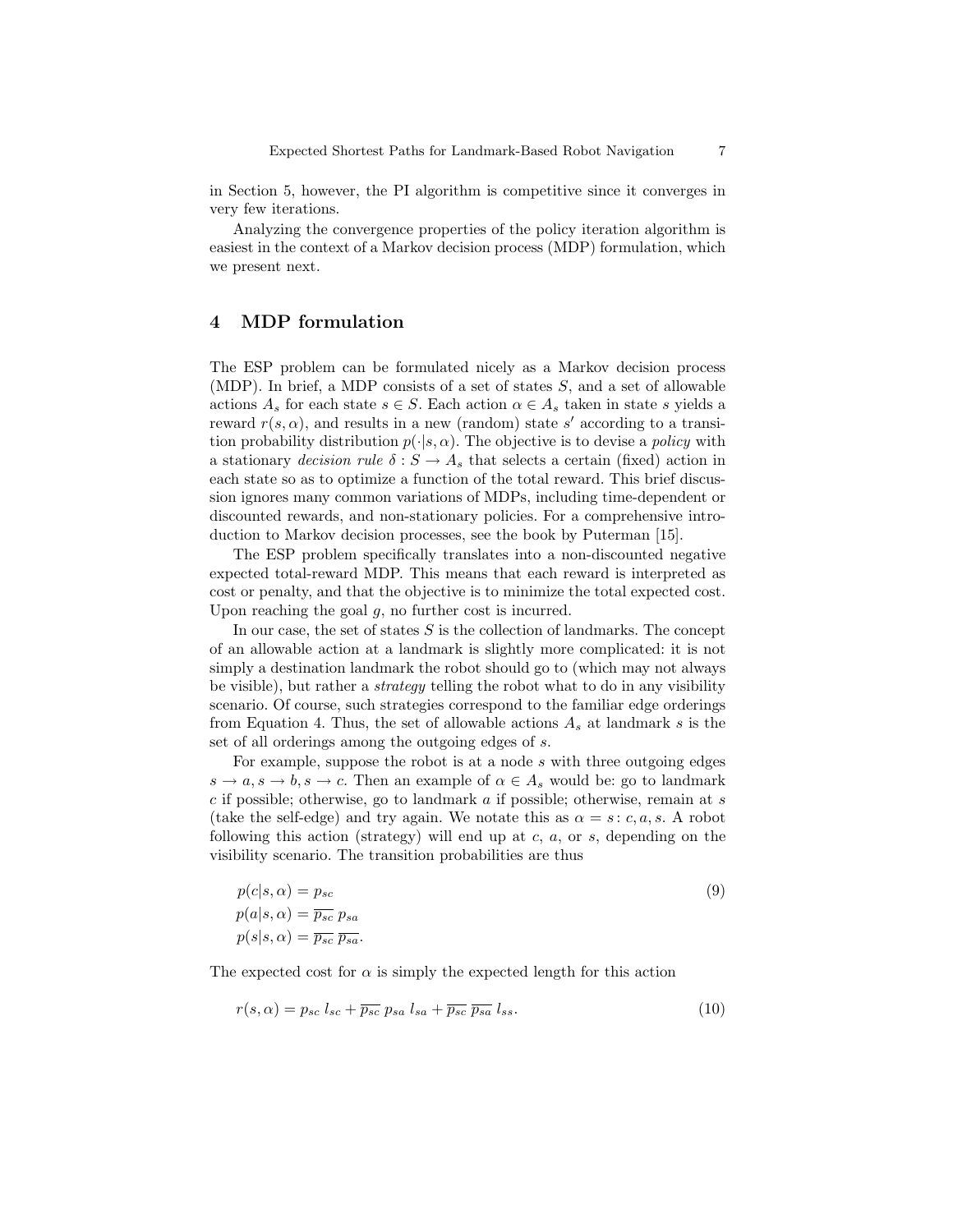Note that  $p(i|s, \alpha) = 0$  for any other landmark i since the self-edge can always be taken. We can therefore write the expected cost for action  $\alpha$  as

$$
r(s,\alpha) = \sum_{i \in S} l_{si} \ p(i|s,\alpha). \tag{11}
$$

A decision rule (or policy)  $\delta$  assigns to each landmark one action (strategy)  $\alpha$ . Under a given policy, the robot traverses the graph until it reaches the goal landmark. We assume the action at goal g is always  $\alpha = g : g$ , and  $r(g, \alpha) = 0$ . Since we wish to find the expected shortest path, we seek a policy that minimizes the total expected cost, i.e., the sum of the costs accrued by the actions leading to the goal.

We now derive the total expected cost for a given decision rule  $\delta$ . Let us denote the landmarks  $x_1, \ldots, x_N$ . Let  $r_\delta$  be the vector containing the expected cost for the action given by  $\delta$  at each of the N landmarks. That is, entry s of  $r_\delta$  is

$$
r_{\delta}[s] = r(s, \delta(x_s)). \tag{12}
$$

Let  $P_\delta$  be the  $N \times N$  transition probability matrix under the decision rule  $\delta$ , i.e., the entry at row s and column d is

$$
P_{\delta}[s, d] = p(x_d | x_s, \delta(x_s)).
$$
\n(13)

Now define the j-step transition probability matrix  ${}_{j}P_{\delta}$  such that  ${}_{j}P_{\delta}[s, d]$  is the probability of arriving at  $x_d$  after j transitions from  $x_s$ . The probabilities after  $j + 1$  steps are then

$$
j_{j+1}P_{\delta}[s,d] = \sum_{i=1}^{N} {}_{j}P_{\delta}[s,i] p(x_{d}|x_{i}, \delta(x_{i}))
$$
  
= 
$$
\sum_{i=1}^{N} {}_{j}P_{\delta}[s,i] P_{\delta}[i,d],
$$
 (14)

and therefore  $_{j+1}P_{\delta} = {}_{j}P_{\delta}P_{\delta}$ . Since  $_{1}P_{\delta} = P_{\delta}$ , we get by induction

$$
{}_{j}P_{\delta} = P_{\delta}^{j}.\tag{15}
$$

The vector of expected costs for the first transition is just  $r_{\delta}$ . It is easy to see that the costs for the second transition are  $P_\delta r_\delta$ ; for the third,  $P_\delta^2 r_\delta$ , etc. The vector  $v_{\delta}$  of total expected costs for  $\delta$  is thus the infinite sum

$$
v_{\delta} = \sum_{i=0}^{\infty} P_{\delta}^{i} r_{\delta}.
$$
\n(16)

Expanding this sum we get

$$
v_{\delta} = r_{\delta} + P_{\delta} r_{\delta} + P_{\delta}^2 r_{\delta} + P_{\delta}^3 r_{\delta} + \dots
$$
  
=  $r_{\delta} + P_{\delta} (r_{\delta} + P_{\delta} r_{\delta} + P_{\delta}^2 r_{\delta} + \dots),$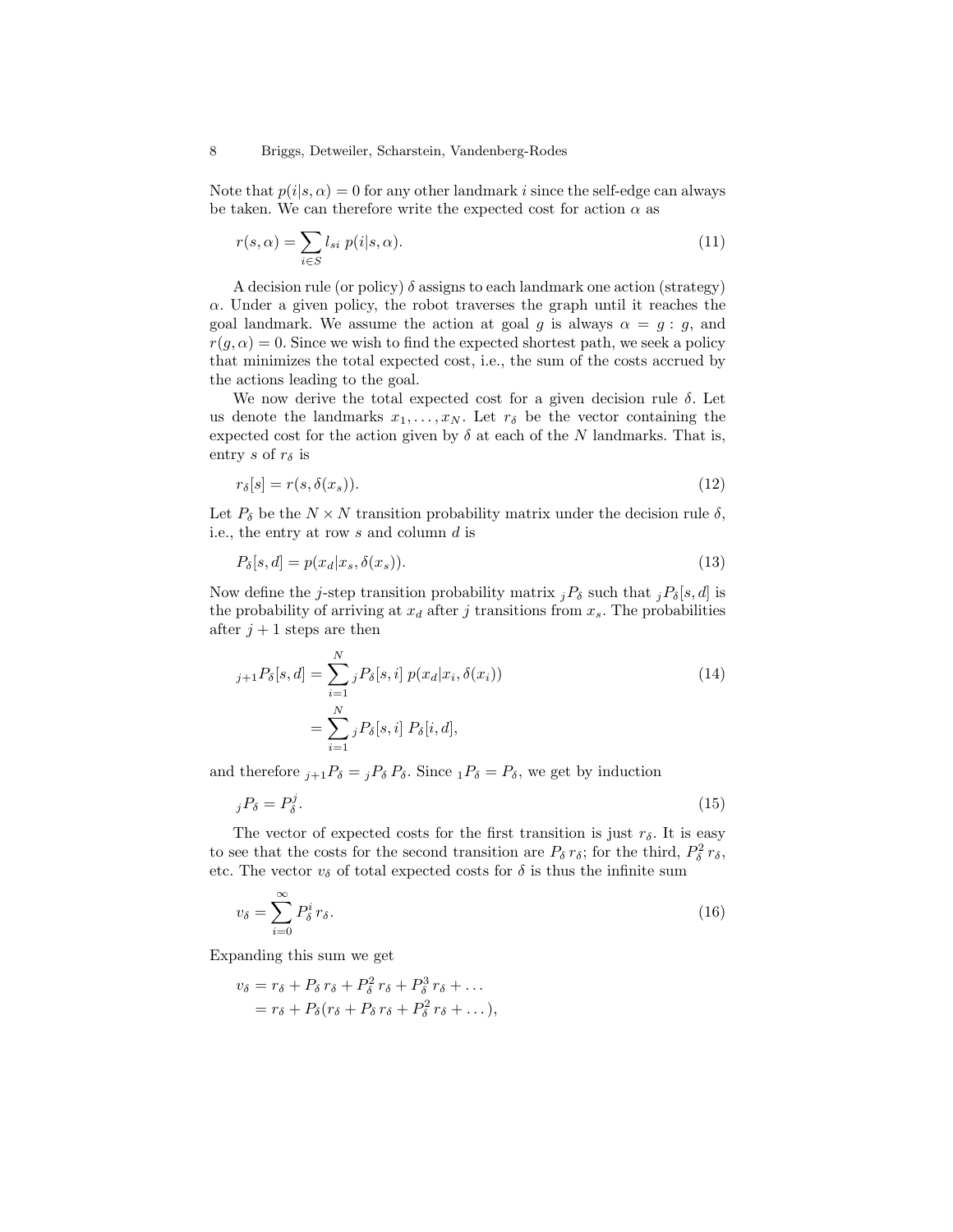and thus

$$
v_{\delta} = r_{\delta} + P_{\delta} v_{\delta}.\tag{17}
$$

So, given a decision rule  $\delta$  we can compute the expected lengths by solving

$$
(I - P_{\delta}) v_{\delta} = r_{\delta}.
$$
\n<sup>(18)</sup>

We now ask the question "which policy results in the shortest total expected lengths?" and present our two algorithms, value iteration and policy iteration, in this MDP formulation. The difference between the two is that VI iterates over the expected lengths v, while PI iterates over the policies  $\delta$ .

### **4.1 Value iteration**

The value iteration algorithm computes a sequence of values  $v^{(0)}, v^{(1)},\ldots$ , as follows:

- 1. Choose an initial  $v^{(0)}$ , and set  $n = 0$ .
- 2. Compute

$$
v^{(n+1)}[k] = \min_{\alpha \in A_{x_k}} \left( r(x_k, \alpha) + \sum_{i=1}^N p(x_i | x_k, \alpha) v^{(n)}[i] \right).
$$
 (19)

3. If  $v^{(n+1)}$  is very close to  $v^{(n)}$ , then terminate and return the policy  $\delta$ consisting of the minimizing actions  $\alpha$  for all nodes. Else, increment n by 1, and go to step 2.

When written in matrix form, Equation 19 becomes

$$
v^{(n+1)} = \min_{\delta}(r_{\delta} + P_{\delta}v^{(n)}),\tag{20}
$$

which parallels Equation 8 in Section 3.2. Our convergence result from [3] guarantees that Equation 20 has a unique fixed point  $v^*$ , and that the sequence  $v^{(n)}$  converges monotonically to  $v^*$  when  $v^{(0)} = 0$ .

# **4.2 Policy iteration**

The policy iteration algorithm computes a sequence of policies  $\delta^{(0)}, \delta^{(1)}, \ldots$ , as follows:

- 1. Choose an initial policy  $\delta^{(0)}$ , and set  $n = 0$ .
- 2. Solve  $(I P_{\delta^{(n)}}) v^{(n)} = r_{\delta^{(n)}}$  for  $v^{(n)}$ .
- 3. If  $\delta^{(n)}$  is in the set

$$
D = \arg\min_{\delta}(r_{\delta} + P_{\delta}v^{(n)}),
$$

then terminate and return  $\delta^{(n)}$ . Else choose some  $\delta^{(n+1)} \in D$ , increment n by 1, and go to step 2.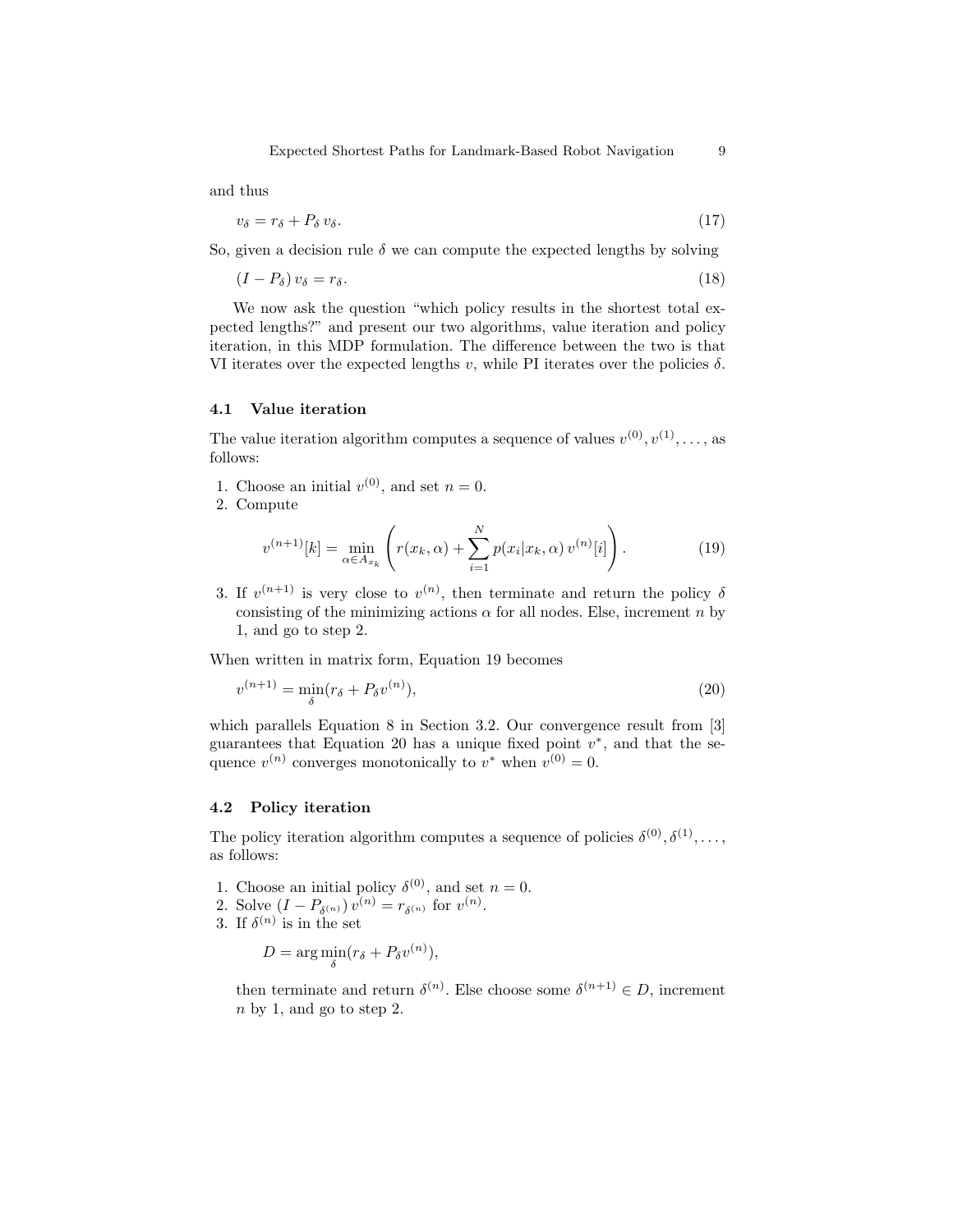We now turn to the convergence proof. It turns out that for general nondiscounted negative expected reward MDPs, the policy iteration algorithm does *not* always converge to the optimal policy [15]. Given the conditions in our model, however, it does.

We will first prove the following lemma, analog to Proposition 7.3.13 in the text by Puterman [15].

**Lemma 1** *For each iteration n in policy iteration,*  $v^{(n+1)} \leq v^{(n)}$ *.* 

**Proof:** By step 3 in the policy iteration algorithm, if  $\delta^{(n)}$  is in the set D, then  $v^{(n+1)} = v^{(n)}$ . If  $\delta^{(n)}$  is not in D, then

$$
r_{\delta^{(n+1)}} + P_{\delta^{(n+1)}} v^{(n)} \le r_{\delta^{(n)}} + P_{\delta^{(n)}} v^{(n)} = v^{(n)}.
$$
\n(21)

Because all entries of  $P^k_{\delta^{(n)}}$  are non-negative for every  $k > 0$ , we can substitute  $r_{\delta^{(n+1)}} + P_{\delta^{(n+1)}} v^{(n)}$  for  $v^{(n)}$  in the above inequality, giving:

$$
r_{\delta^{(n+1)}} + P_{\delta^{(n+1)}}(r_{\delta^{(n+1)}} + P_{\delta^{(n+1)}}v^{(n)})
$$
\n(22)

$$
= (I + P_{\delta^{(n+1)}}) r_{\delta^{(n+1)}} + P_{\delta^{(n+1)}}^2 v^{(n)} \le v^{(n)}.
$$
\n(23)

So by induction,

$$
\left(\sum_{k=0}^{K-1} P^k_{\delta^{(n+1)}} r_{\delta^{(n+1)}}\right) + P^K_{\delta^{(n+1)}} v^{(n)} \le v^{(n)}\tag{24}
$$

for any positive K. Since all entries of  $v^{(n)}$  are non-negative,

$$
\sum_{k=0}^{K-1} P_{\delta^{(n+1)}}^k r_{\delta^{(n+1)}} \le v^{(n)} \tag{25}
$$

for  $K > 0$ . Taking the limit as K goes to infinity gives

$$
\sum_{k=0}^{\infty} P_{\delta^{(n+1)}}^k r_{\delta^{(n+1)}} \le v^{(n)}.\tag{26}
$$

Therefore by Equation 16,  $v^{(n+1)} < v^{(n)}$ . .  $\Box$ 

We are now prepared to prove our main theorem:

**Theorem 1.** *Given the above model and an initial policy*  $\delta^{(0)}$  *such that*  $v_{\delta^{(0)}}$ *is finite, policy iteration converges to a policy*  $\delta$  *with minimal*  $v_{\delta}$ *.* 

**Proof:** Suppose we start with some  $\delta^{(0)}$  such that  $v^{(0)}$  is finite. By Lemma 1, for each iteration n,  $v^{(n+1)} \n\t\leq v^{(n)}$ . There are finitely many edges in the graph, so there are only finitely many decision rules (since each decision rule is an ordering of the edges). Since the sequence  $v^{(n)}$  is non-increasing and no decision rule appears twice, the algorithm must terminate, because there exists an optimal decision rule. When it does at the *n*-th iteration,  $\delta^{(n)}$  is in  $\arg \min(r_\delta + P_\delta v^{(n)})$ , so  $v^{(n)} = \min(r_\delta + P_\delta v^{(n)})$ . Our fixed-point result from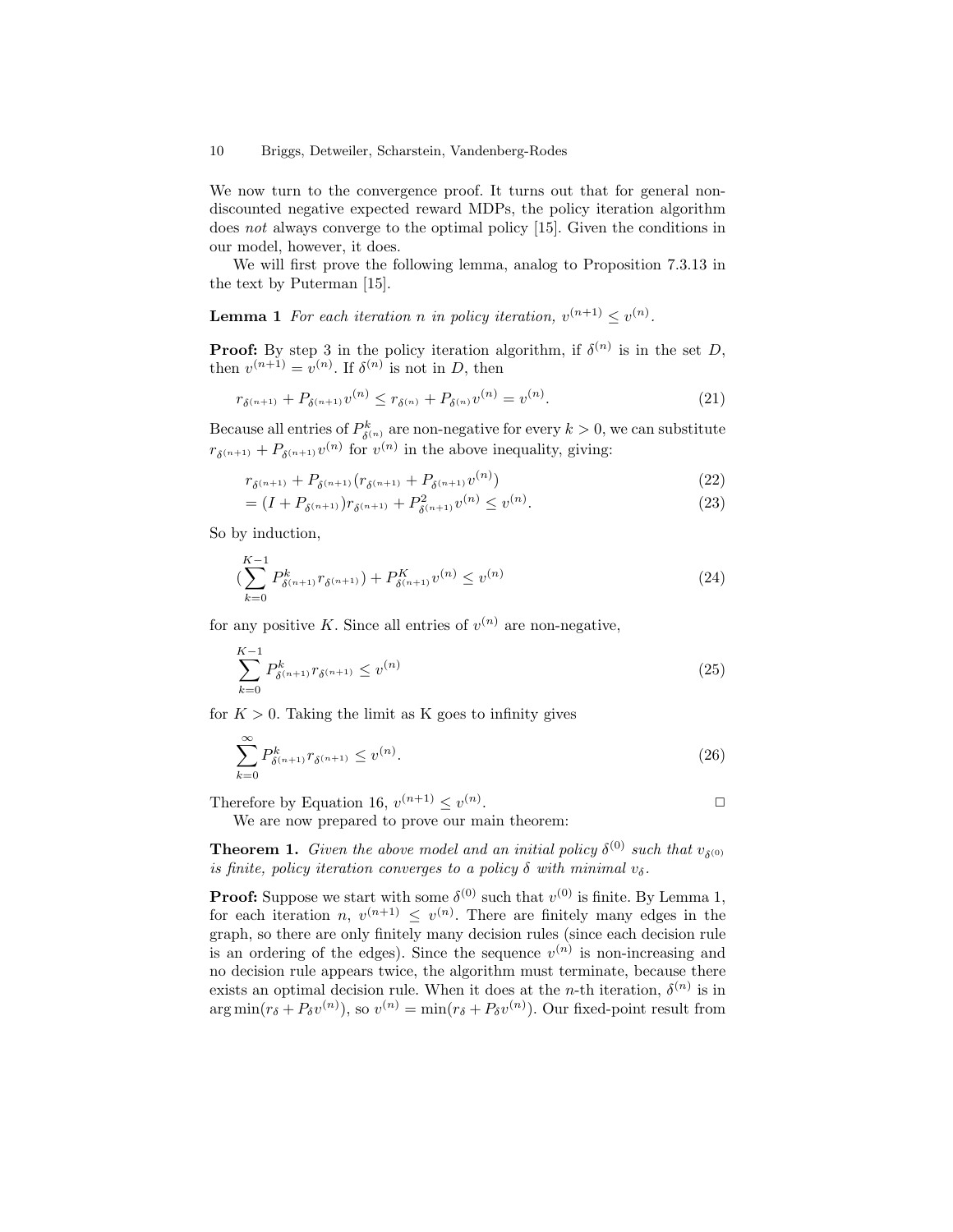

**Fig. 2.** Every landmark  $x_n$  is part of a chain of landmarks that leads to goal  $g$ 

the VI algorithm then guarantees that we have the optimal decision rule  $\delta$ .  $\Box$ 

The remaining problem is to find an initial policy  $\delta^{(0)}$  that yields finite expected costs  $v_{\delta^{(0)}}$ . Note that there are many policies that yield infinite expected costs. Intuitively, such policies can "trap" the robot within a subgraph from which it cannot reach the goal. The simplest example is a policy containing an action  $\alpha = s : s$  that commands the robot to always stay at a node s. Circular traps such  $s: t, s$  and  $t: s, t$  are also possible.

A policy  $\delta$  with finite  $v_{\delta}$  can easily be constructed, however, using a breadth-first search that starts at the goal node  $g$  and follows the edges in reverse direction. Initially, the action  $\alpha = s : q, s$  is assigned to each node s that has a direct edge to the goal. Recursively, actions  $\alpha = s : b(s), s$  are then assigned to other nodes s, where  $b(s)$  denotes the node's predecessor in the search (i.e., a node one step closer to the goal).

The above algorithm performs a backwards search through every edge, and thus takes  $O(E)$  time, where E is the number of edges in the graph. It assigns actions that impose a (non-circular) tree structure on the graph, with goal  $g$  forming the root of the tree (see Figure 2). In particular, each node  $x_n$  is part of a chain of nodes leading to the goal

$$
x_n \to \ldots \to x_k \to x_{k-1} \to \ldots \to g.
$$

Assume  $x_k$  and  $x_{k-1}$  are two successive nodes along that chain. By Equation 17,

$$
v[k] = r(x_k, \alpha) + p_{x_k x_{k-1}} v[k-1] + \overline{p_{x_k x_{k-1}}} v[k],
$$
\n(27)

so

$$
v[k] = \frac{r(x_k, \alpha)}{p_{x_k x_{k-1}}} + v[k-1].
$$
\n(28)

Since the probabilities for each landmark are non-zero, and the costs are finite, by induction from the goal landmark g, each  $v[k]$  through  $v[n]$  is finite. Therefore the above breadth-first search algorithm gives a suitable starting policy  $\delta^{(0)}$  for the policy iteration algorithm.

We now have convergence proofs for both VI and PI algorithms, and also an algorithm for constructing an initial policy for PI. To our knowledge,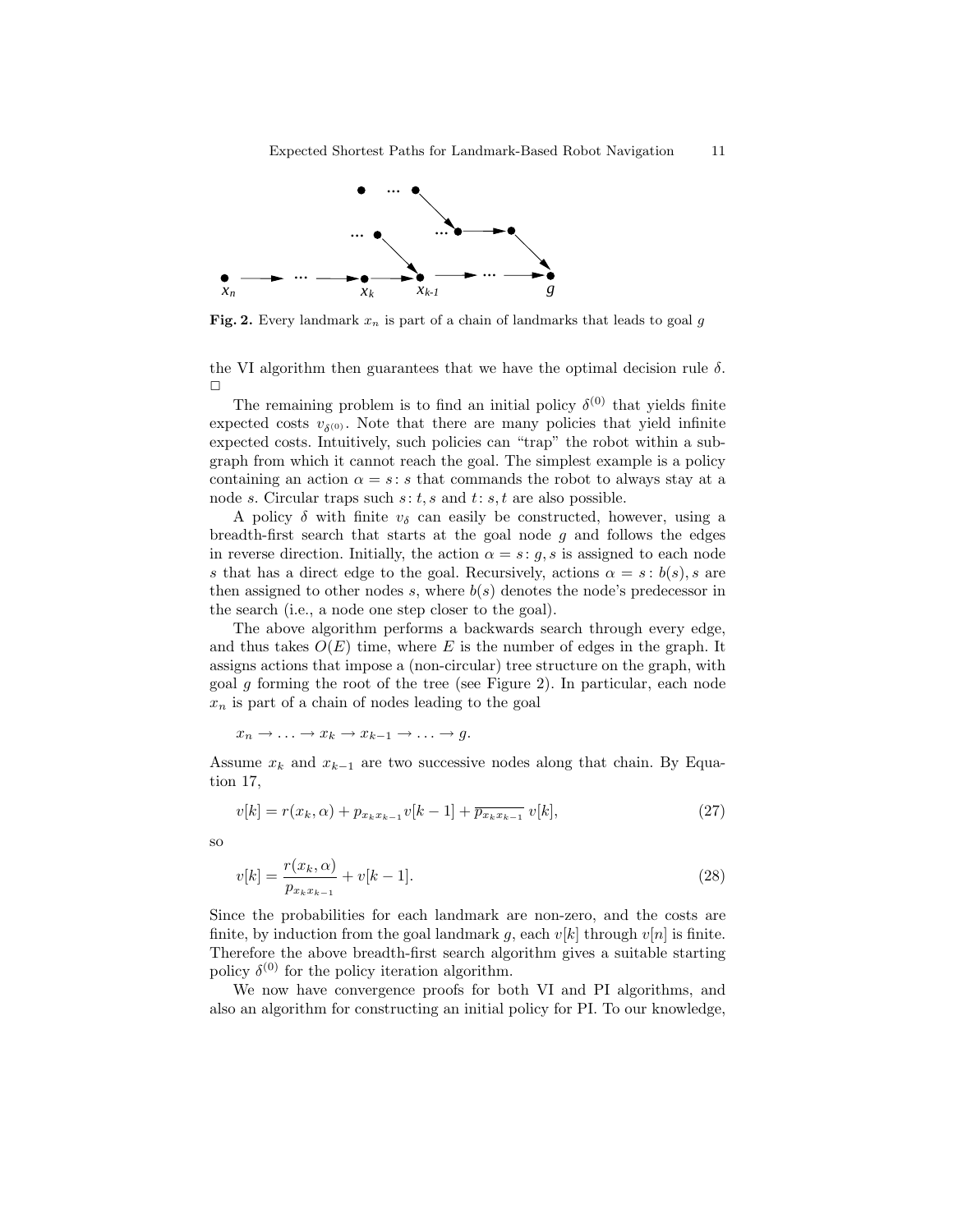no theoretical results exist about the convergence speed of either algorithm. Thus, in order to assess the practicality of both VI and PI algorithms, we now turn to our empirical evaluation.

# **5 Experiments**

We have implemented both the value iteration and policy iteration algorithms, and have performed an extensive experimental evaluation to assess their respective performance. Our implementation is in C, and we use Matlab for solving the linear system of equations in the policy iteration algorithm.

As a first step in both algorithms we compute the actual shortest paths (ignoring the probabilities) using Dijkstra's shortest path algorithm. This is done for several reasons: First, in a graph that is being constructed by a robot exploring the environment, the goal may not be reachable from all nodes (e.g., from nodes that the robot has only seen but not yet visited). Running Dijkstra's algorithm will identify these nodes, which can then be removed before solving the ESP problem. Second, the lengths of the actual shortest paths are lower bounds on the lengths of the expected shortest paths, and can be used as a better initial estimate for the unknowns  $E_{nq}$  for the value iteration algorithm. (The VI convergence proof is based on bounded increasing sequences and extends to any start value that is component-wise smaller than the solution.) Finally, for policy iteration, it turns out that the actual shortest paths provide an alternate way of finding an initial policy that yields finite expected lengths, and thus a solvable system. While the breadth-first search algorithm from Section 4.2 for finding an initial policy is asymptotically faster, extra memory and time are needed to establish backpointers along all edges before the actual search, which are not required by Dijkstra's algorithm. In practice, we have found that the two methods have very similar running times.

For testing purposes we have generated more than 50,000 graphs with different properties, including number of nodes  $N$ , number of edges  $E$ , and range of probability values. Graphs used have up to 3000 nodes; graph densities range from sparse  $(E \propto N)$  to dense  $(E \propto N^2)$ ; and probability values are characterized as very low  $(0.0001-0.001)$ , low  $(0.0001-0.5)$ , or full  $(0.0001-1)$ . We have also experimented with different graph structures, including large diameter "corridor" graphs, and "multi-room" graphs (sparsely connected collections of highly connected subgraphs, simulating the visibility graphs of multi-room buildings).

Here we report on a subset of our results. The plots shown in Figure 3 measure the number of iterations necessary for VI and PI as a function of the number of nodes  $N$  in the graph. Each plot shows the results of 1250 individual experiments on random graphs with up to 2500 nodes. We have performed such experiments for many different types of graphs and parameters. The plots in Figure 3 contrast sparse graphs  $(E \approx N)$  with dense graphs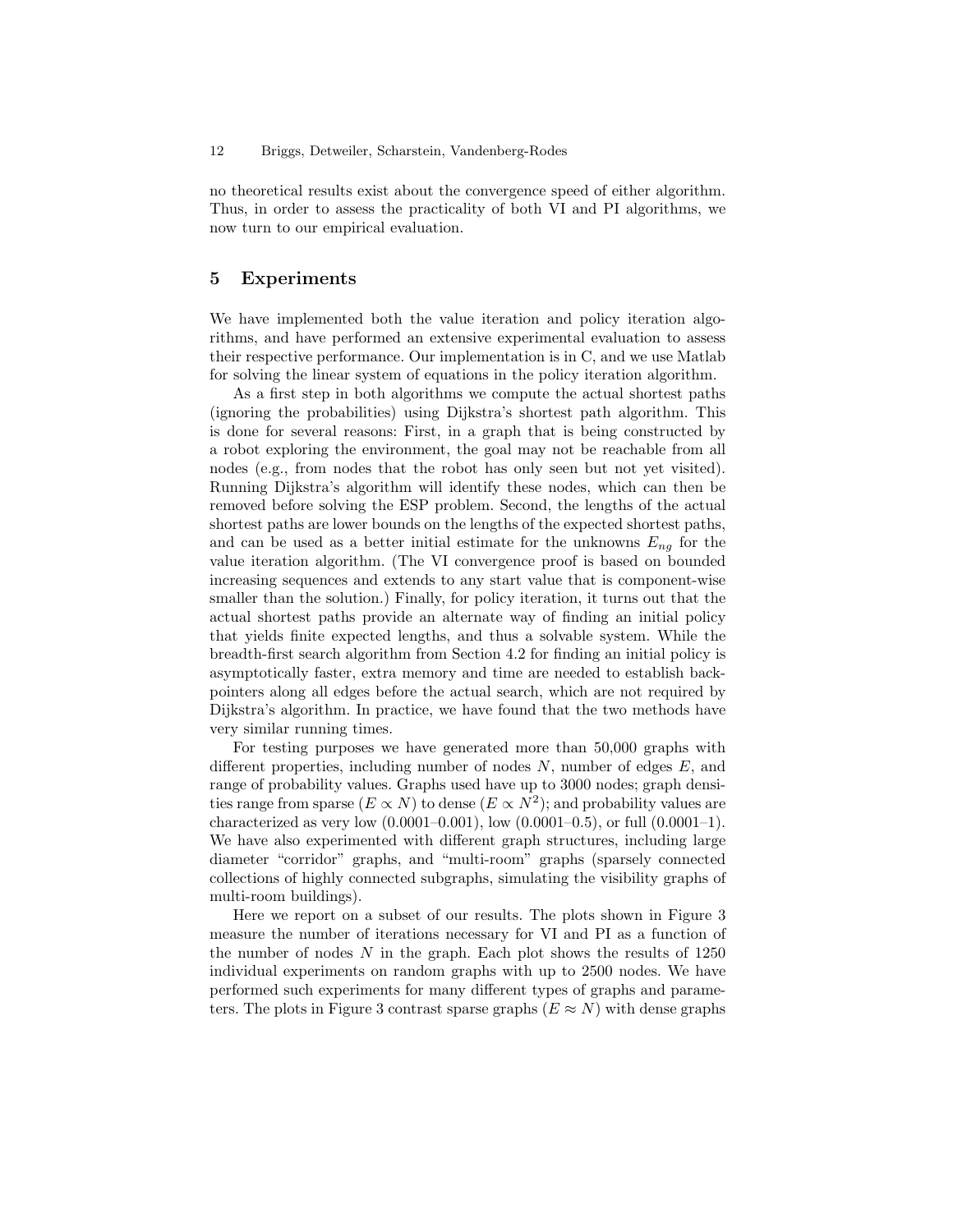

Iterations vs. number of nodes *N*

**Fig. 3.** Number of iterations for VI (first row) and PI (second row) algorithms as a function of the number of nodes in the graph. The plots on the left show results for sparse graphs  $(E \approx N)$ , the plots on the right show results for dense graphs  $(E \approx N^2/15)$ 

 $(E \approx N^2/15)$ , both with full random probabilities (ranging from 0.0001 to 1). Examining the plots in the first row of Figure 3, it can be seen that the value iteration algorithm requires large numbers of iterations (often upwards of 10,000) on sparse graphs, while it converges much faster on dense graphs (typically within a few hundred iterations). The likely reason for this is that changes in the variables can propagate much faster in densely connected graphs. Note that the initial "peak" in the second plot is due to our definition of "dense" as  $E \approx N^2/15$ , which for small N still results in fairly sparse graphs. Interestingly, the average number of iterations for dense graphs does not increase with larger values of  $N$  — if anything, there is a slight decrease.

Results for the policy iteration algorithm (shown in the second row of Figure 3) are vastly different. In all cases, PI only takes very few iterations to converge. While the number of iterations increases with the number of nodes, the curves flatten out quickly, and the distributions of iterations for  $N = 1000$  are very similar to those for  $N = 2500$ . Even for the largest N, most sparse graphs take no more than 6–9 iterations to converge; the dense graphs rarely take more than 7 or 8 iterations. In fact, among the more than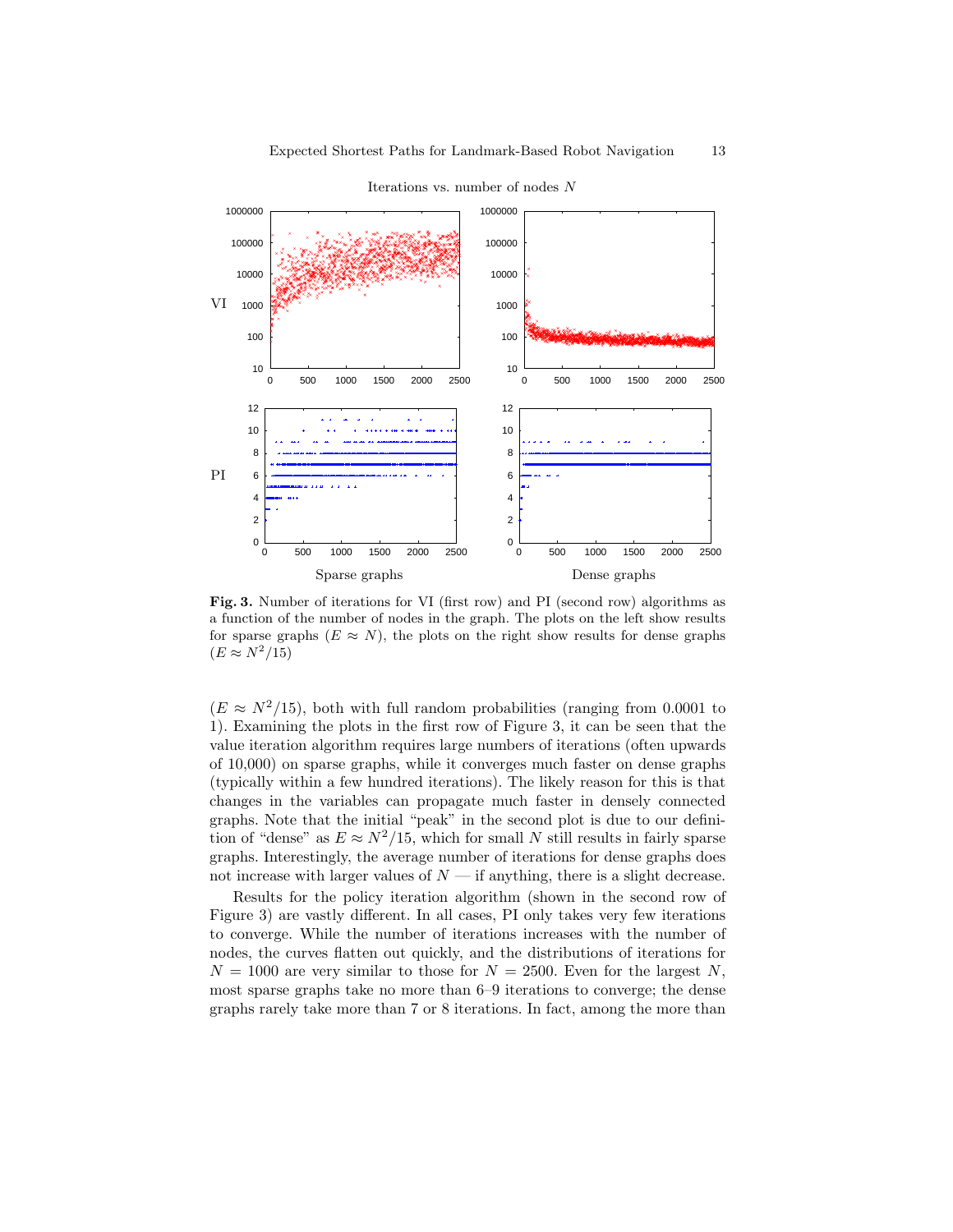

Iterations vs. number of nodes *N*

**Fig. 4.** Number of iterations for VI for normal (red  $\times$ ) and very low (black  $\circ$ ) edge probabilities on sparse graphs

50,000 graphs we have generated, only a handful require 11 iterations, only 3 require 12 iterations, and we have yet to find a graph that requires more than 12 iterations. As is the case for VI, the distribution of iterations for dense graphs is narrower and has fewer outliers.

We have also investigated the effect of different probability ranges. The number of iterations used by the PI algorithm remains roughly the same, although a low probability range (0.0001 to 0.5) often requires one extra iteration. The VI algorithm, however, is strongly affected by the probability ranges. This is demonstrated in Figure 4, which shows the number of iterations of the VI algorithm on sparse graphs for two different probability ranges: full (0.0001–1), and very low (0.0001–0.001).

The results of other experiments we have performed are consistent with the ones reported here. In particular, for PI, the curve defined by the number of iterations vs. graph size always resembles a logarithmic shape, indicating that few iterations are necessary even for very large graphs. Also, we have been unable to construct "pathological cases" that require a certain minimum number of iterations for PI. Value iteration, on the other hand, can be made to converge arbitrarily slowly by constructing graphs whose edges all have very low probabilities as shown in Figure 4. Although such graphs may not be common in practical applications, this is further evidence for the unpredictability of the convergence speed of VI that is also exhibited in the top left plot in Figure 3.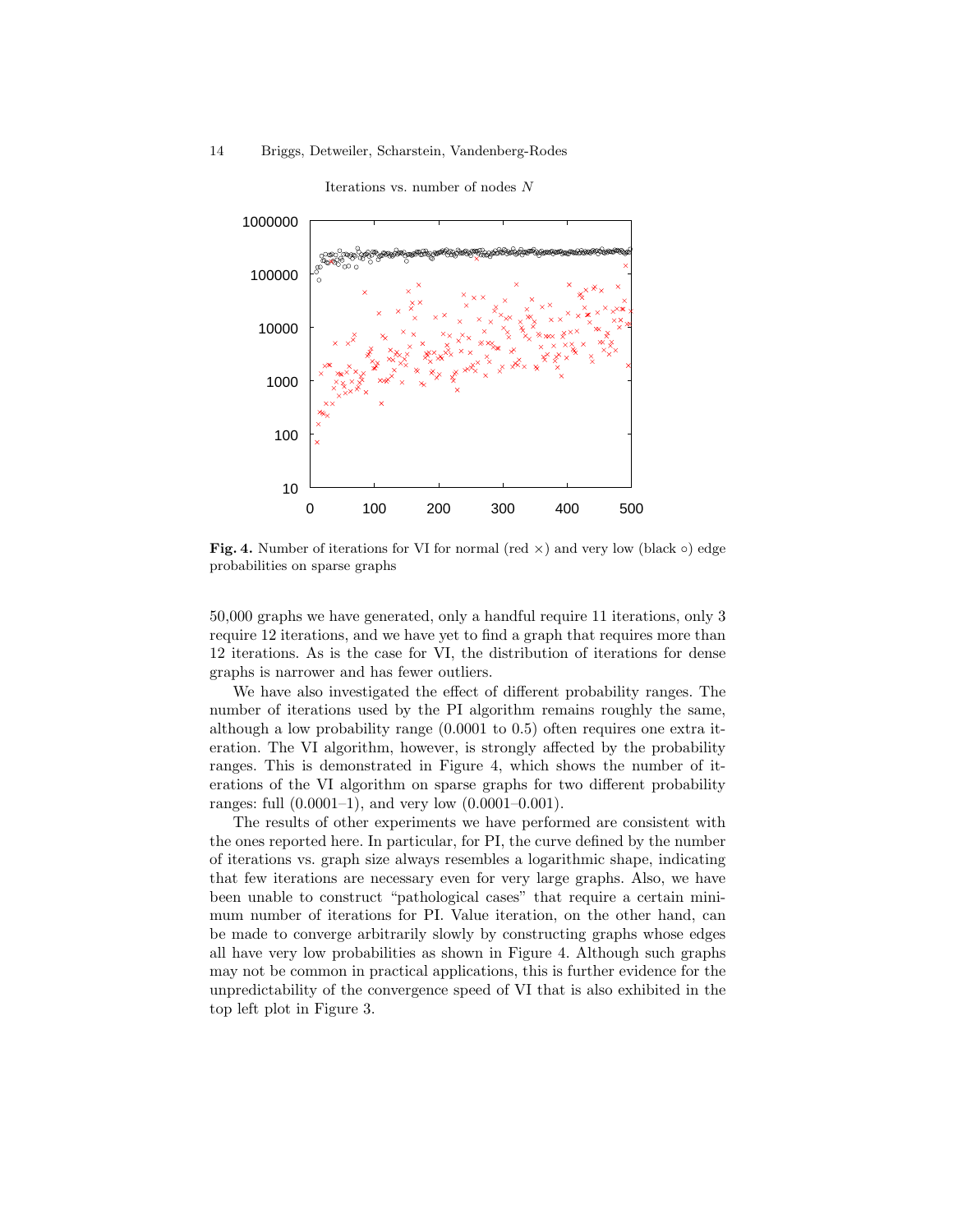We now turn to the actual running times of the two algorithms. Figure 5 shows plots that compare the running times of VI and PI as a function of N on the same sets of graphs as in Figure 3. All experiments were performed under Linux on a 1.53 GHz Athlon machine with 512 MB of memory. It can be seen that policy iteration clearly outperforms value iteration, in particular on sparse graphs, where PI is faster by several orders of magnitude. Much of this performance gain is due to the fact that we use Matlab's sparse matrix representation and equation solver. (Using a regular solver for sparse graphs is slower by at least a factor of 10.) On dense graphs, the margin between PI and VI is much smaller, since VI takes fewer iterations than it does on sparse graphs, but PI's equation solving step requires more work. Even in this case, however, PI is the winner, running at least a factor of 2 faster than VI. It should be noted that the reported running times are process times. When we measure total time, the running times of PI and VI on dense graphs become almost identical. The likely reason for this is that the time for PI's memory allocation steps are not measured in the process time.

Graphs encountered in real environments span the range of the two types of graphs discussed here. In practical applications, sparse graphs will be more common, and PI, although slightly more difficult to implement, will be the better choice.

A practical issue is the memory requirements of the two algorithms. VI, which only needs to *evaluate* the system of equations, requires only enough memory to store the graph. PI, which needs to *solve* the system, needs up to  $O(N^2)$  space to store the matrix representing this system. Given a large enough graph, the matrix will be too large to be allocated, making PI impossible to use. For our implementation and hardware, this happens for dense graphs upwards of about 2800 nodes. In such situations, VI would be the only choice. Since we are using Matlab's sparse matrix representation, however, the memory is sufficient for much larger sparse graphs. For example, a sparse graph with 15,000 nodes and about 25,000 edges can still be solved using PI in less than 1 second.

## **6 Conclusion**

In this paper we have defined the *expected shortest path* (ESP) problem, which arises in landmark-based robot navigation where the reliability of landmark detection is modeled explicitly. We have presented two algorithms for its solution, *value iteration* (VI) and *policy iteration* (PI), and have proven their convergence properties in the context of a MDP formulation. Using an extensive experimental analysis, we have demonstrated the practicality of both algorithms, and have shown that PI usually outperforms VI. In particular, on sparse graphs, PI is orders of magnitudes faster. On very large dense graphs, however, PI cannot be used due to its larger memory requirements.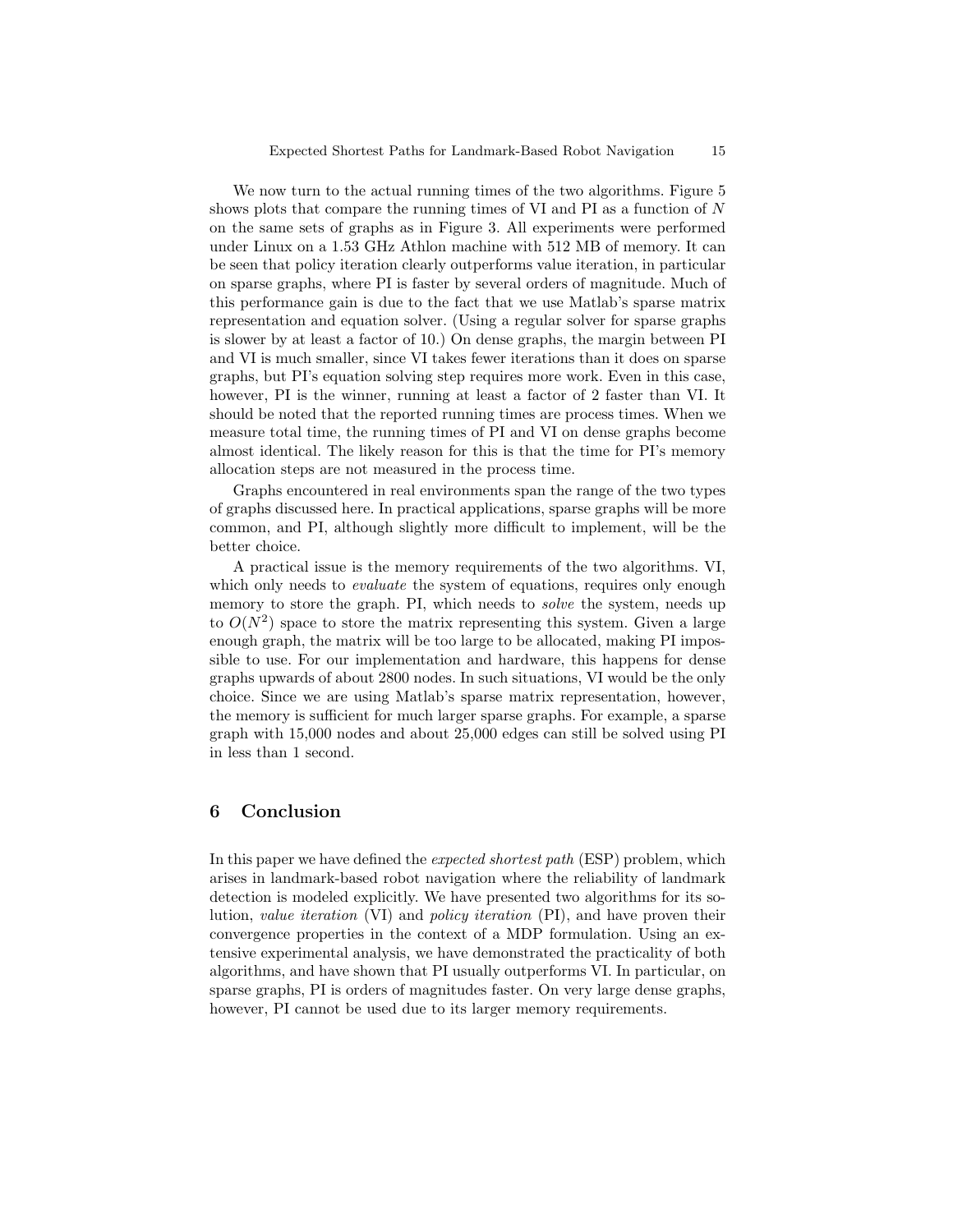

Running times (seconds) vs. number of nodes *N*

**Fig. 5.** Running times in seconds for VI (red  $\times$ ) and PI (blue +) algorithms as a function of the number of nodes in the graph. The first plot shows results for sparse graphs  $(E \approx N)$ ; the second plot shows results for dense graphs  $(E \approx N^2/15)$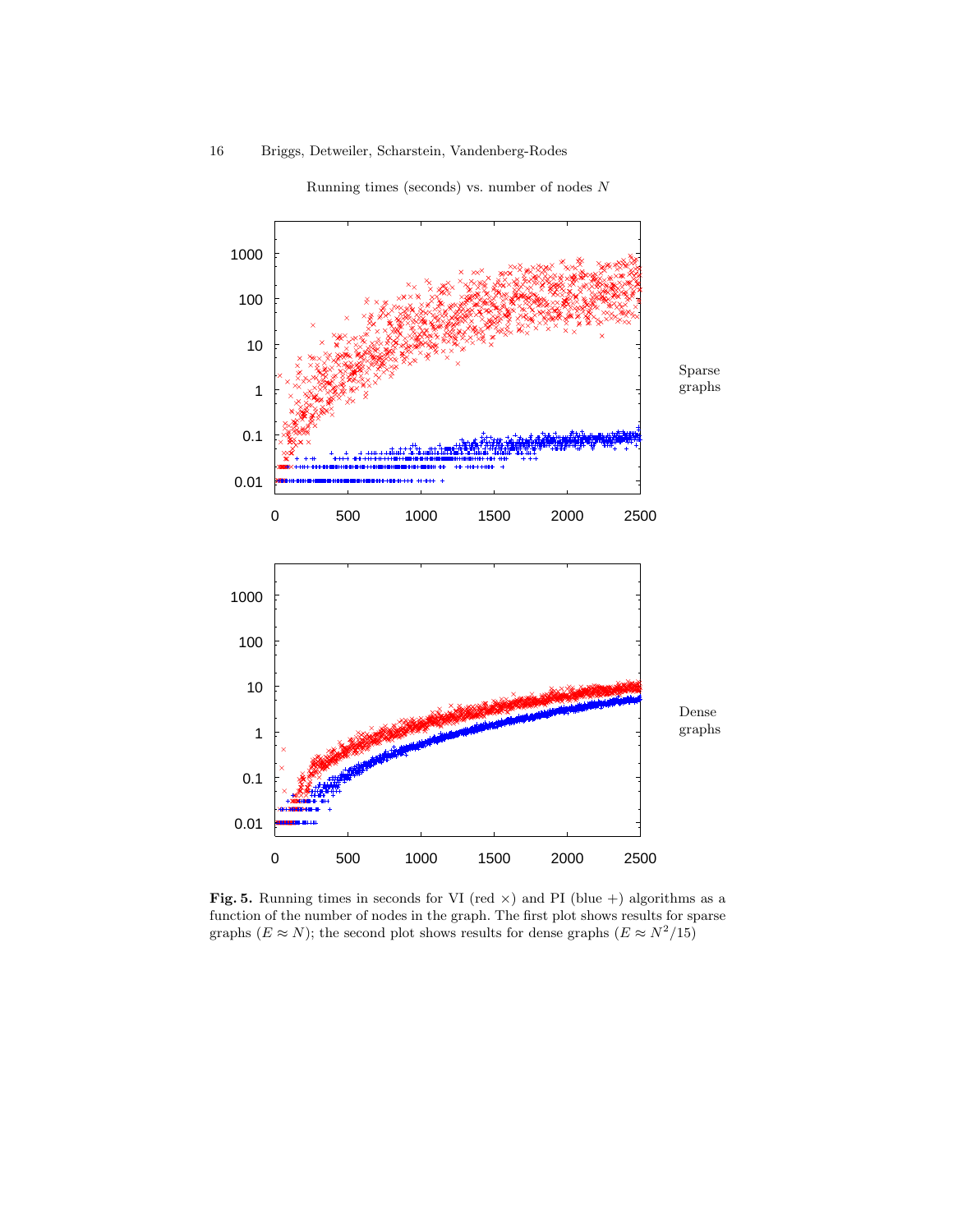In future work we plan to investigate the application of our algorithms to navigation using natural landmarks extracted from the environment. Building on related work in this area [5,10,12,17], we aim to extend our probabilistic framework to obtain more reliable and efficient path planners for vision-based robot navigation in arbitrary environments.

### **Acknowledgments**

The authors are grateful for the insights of Steve Abbott and Deniz Sarioz that contributed to this work, and for the assistance of Darius Braziunas, Victor Dan, Cristian Dima, Huan Ding, David Ehringer, Dan Knights, Jeff Lanza, Fafa Paku, and Peter Wall in the implementation of the navigation framework presented here.

Support for this work was provided in part by the National Science Foundation under grants IIS-0118892, CCR-9902032, CAREER grant 9984485, POWRE grant EIA-9806108, by Middlebury College, by the Howard Hughes Medical Institute, and by the Council on Undergraduate Research.

### **References**

- 1. C. Becker, J. Salas, K. Tokusei, and J.-C. Latombe. Reliable navigation using landmarks. In *Proceedings of IEEE International Conference on Robotics and Automation*, pages 401–406, June 1995.
- 2. D. M. Blei and L. P. Kaelbling. Shortest paths in a dynamic uncertain domain. In *Proceedings of the IJCAI Workshop on Adaptive Spatial Representations of Dynamic Environments*, 1999.
- 3. A. Briggs, D. Scharstein, and S. Abbott. Reliable mobile robot navigation from unreliable visual cues. In Donald, Lynch, and Rus, editors, *Algorithmic and Computational Robotics: New Directions, A. K. Peters*, pages 349–362, 2001.
- 4. A. Briggs, D. Scharstein, D. Braziunas, C. Dima, and P. Wall. Mobile robot navigation using self-similar landmarks. In *Proceedings of the IEEE International Conference on Robotics and Automation (ICRA 2000)*, pages 1428–1434, April 2000.
- 5. C. Fennema, A. Hanson, E. Riseman, J. R. Beveride, and R. Kumar. Modeldirected mobile robot navigation. *IEEE Transactions on Systems, Man, and Cybernetics*, 20(6):1352–1369, 1990.
- 6. L. Kavraki and J.-C. Latombe. Randomized preprocessing of configuration space for fast path planning. In *Proceedings of IEEE International Conference on Robotics and Automation*, pages 2138–2145, May 1994.
- 7. A. Lazanas and J.-C. Latombe. Landmark-based robot navigation. *Algorithmica*, 13(5):472–501, May 1995.
- 8. C. Lin and R. Tummala. Mobile robot navigation using artificial landmarks. *Journal of Robotic Systems*, 14(2):93–106, 1997.
- 9. M. Mani, A. Zelikovsky, G. Bhatia, and A. Kahng. Traversing probabilistic graphs. Technical Report 990010, UCLA, 1999.